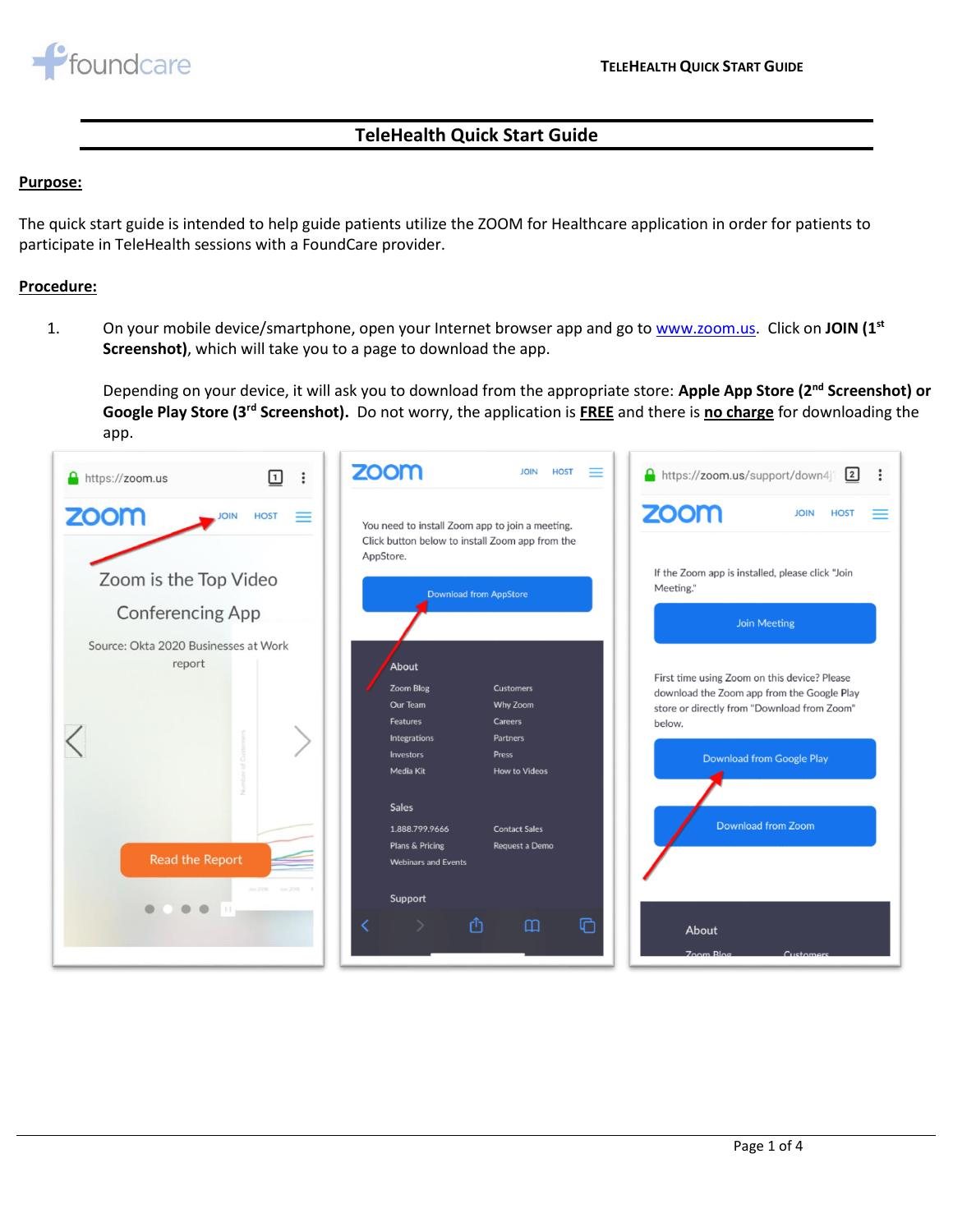

2. For Apple Store→Click the GET icon (1<sup>st</sup> Screenshot). For Google Play→Click Install (2<sup>nd</sup> Screenshot). Proceed to follow the on-screen prompts to complete the installation.



3. Once the application has been successfully installed, you can join a telehealth session with one of FoundCare's Providers at the time of your next appointment.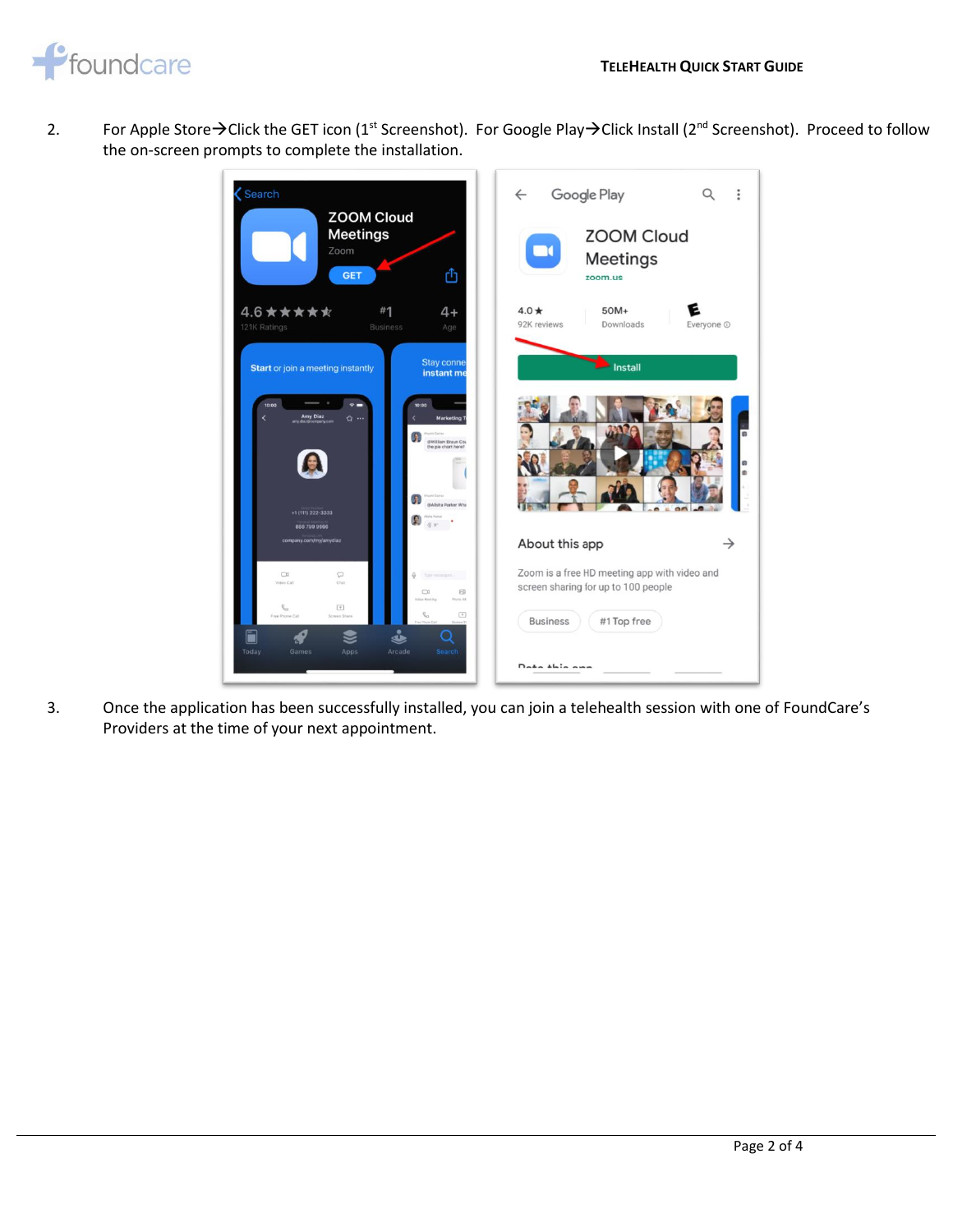

4. To join a meeting, open the ZOOM app. Click **Join a Meeting** →Enter the **Meeting ID Number** that was provided to you→**Enter your full name**→Click **Join Meeting** to start the meeting.